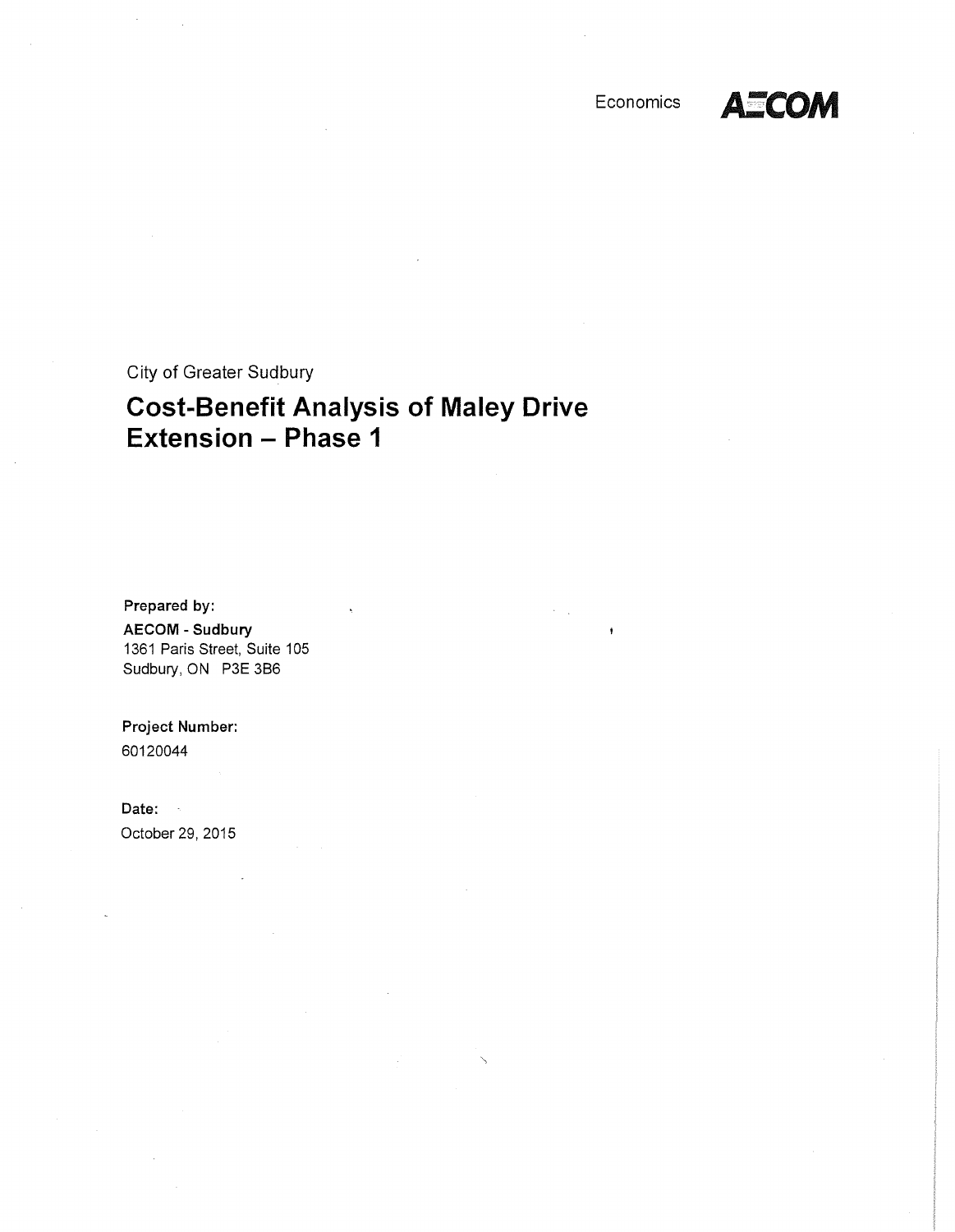## **Statement of Qualifications and Limitations**

The attached Report (the "Report") has been prepared by AECOM Canada Ltd. ("Consultant") for the benefit of the client ("Client") in accordance with the agreement between Consultant and Client, including the scope of work detailed therein (the "Agreement").

The information, data, recommendations and conclusions contained in the Report (collectively, the "Information"):

- is subject to the scope, schedule, and other constraints and limitations in the Agreement and the qualifications contained in the Report (the "Limitations");
- represents Consultant's professional judgement in light of the Limitations and industry standards for the preparation of similar reports;
- may be based on information provided to Consultant which has not been independently verified;
- has not been updated since the date of issuance of the Report and its accuracy is limited to the time period and circumstances in which it was collected, processed, made or issued;
- must be read as a whole and sections thereof should not be read out of such context;
- was prepared for the specific purposes described in the Report and the Agreement; and
- in the case of subsurface, environmental or geotechnical conditions, may be based on limited testing and on the assumption that such conditions are uniform and not variable either geographically or over time.

Consultant shall be entitled to rely upon the accuracy and completeness of information that was provided to it and has no obligation to update such information. Consultant accepts no responsibility for any events or circumstances that may have occurred since the date on which the Report was prepared and, in the case of subsurface, environmental or geotechnical conditions, is not responsible for any variability in such conditions, geographically or over time.

Consultant agrees that the Report represents its professional judgement as described above and that the Information has been prepared for the specific purpose and use described in the Report and the Agreement, but Consultant makes no other representations, or any guarantees or warranties whatsoever, whether express or implied, with respect to the Report, the Information or any part thereof. <sup>1</sup>

Without in any way limiting the generality of the foregoing, any estimates or opinions regarding probable construction costs or construction schedule provided by Consultant represent Consultant's professional judgement in light of its experience and the knowledge and information available to it at the time of preparation. Since Consultant has no control over market or economic conditions, prices for construction labour, equipment or materials or bidding procedures, Consultant, its directors, officers and employees are not able to, nor do they, make any representations, warranties or guarantees whatsoever, whether express or implied, with respect to such estimates or opinions, or their variance from actual construction costs or schedules, and accept no responsibility for any loss or damage arising therefrom or in any way related thereto. Persons relying on such estimates or opinions do so at their own risk.

Except (1) as agreed to in writing by Consultant and Client; (2) as required by-law; or (3) to the extent used by governmental reviewing agencies for the purpose of obtaining permits or approvals, the Report and the Information may be used and relied upon only by Client.

Consultant accepts no responsibility, and denies any liability whatsoever, to parties other than Client who may obtain access to the Report or the Information for any injury, loss or damage suffered by such parties arising from their use of, reliance upon, or decisions or actions based on the Report or any of the Information ("improper use of the Report"), except to the extent those parties have obtained the prior written consent of Consultant to use and rely upon the Report and the Information. Any injury, loss or damages arising from improper use of the Report shall be borne by the party making such use.

This Statement of Qualifications and Limitations is attached to and forms part of the Report and any use of the Report is subject to the terms hereof.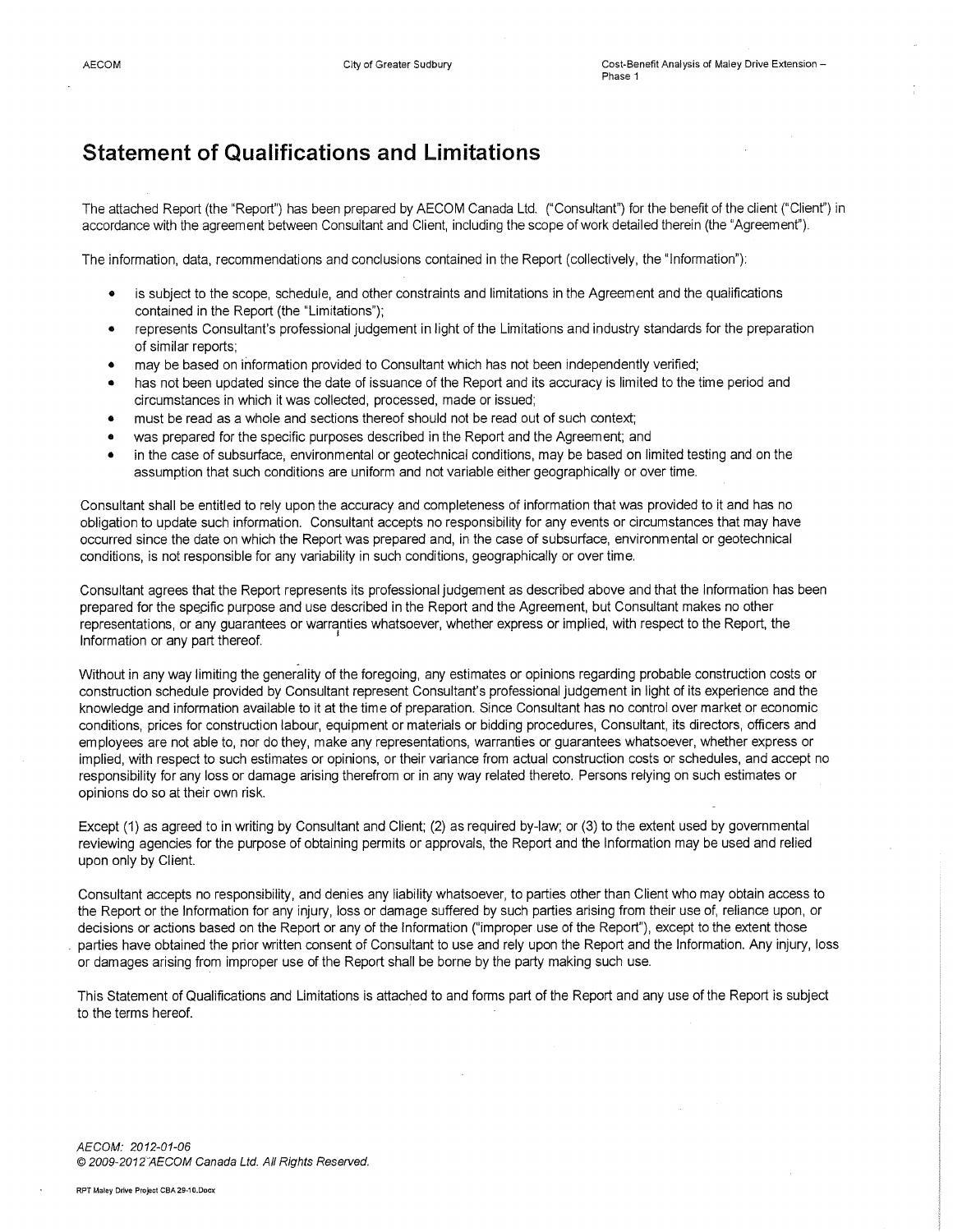# **AECOM Signatures**

**Report Prepared By:** 

 $\epsilon$ 

Emmanuelle Demars, M.Sc. Economist

Mai Sa

**Report Reviewed By:** 

Mario lacobacci, Ph.D. Director, Economics

iii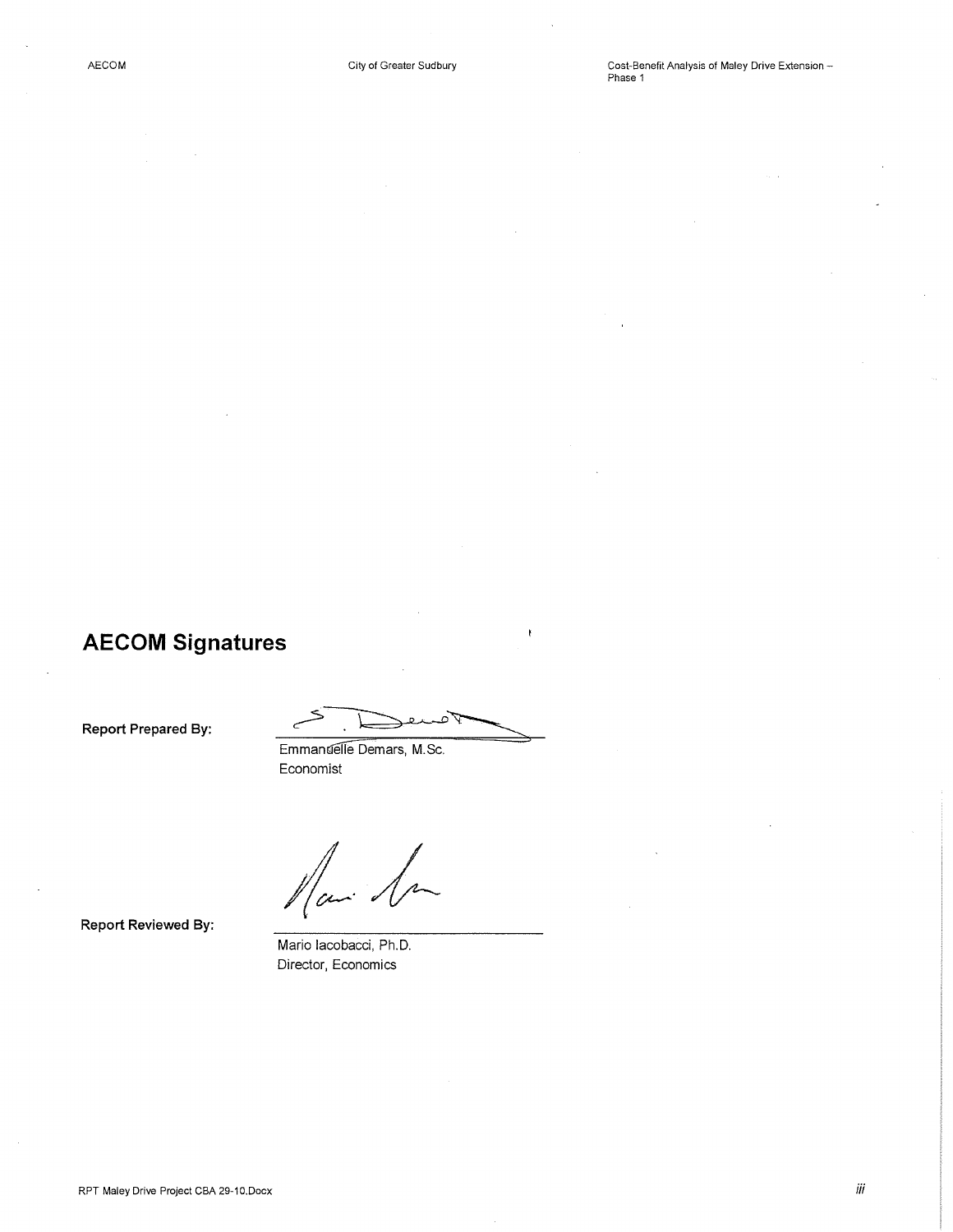## **Executive Summary**

The purpose of this brief is to assess the economic feasibility of the Maley Drive Extension Phase I project. The Maley Drive Extension Phase I project is a combination of new road and reconstruction/rehabilitation of existing road which extends from the College Boreal entrance to 300 metres east of Lansing Avenue. By providing a new eastwest arterial road, its intent is to alleviate traffic congestion and promote economic activity while improving safety.

The Project's economic feasibility is assessed through a Cost-Benefit Analysis which is meant to determine the positive economic benefits to the City of Greater Sudbury. The Analysis is performed for the expected useful life of the project which is set at 30 years. The project's benefits are expected to start after completion of the road, in 2019 and remain at the same level for the duration of the project.

Using simulation model analysis, AECOM has developed estimates of vehicle hours travelled (VHT) and vehicles kilometers travelled (VKT) without and with project for the entire network. A decrease in each of these parameters translates into the following economic benefits: vehicle time savings for automobiles and trucks, vehicle operating cost savings and greenhouse gas emissions reduction. These have been quantified and monetized in the analysis. Results indicate that:

- The project will alleviate traffic congestion and generate time savings of about 457 000 vehicles hours per year for auto drivers and 50 800 VHT for truck drivers. In monetary terms, this represents savings of **\$11.1 million per year** in 2015 dollars.
- Overall, auto drivers will save **\$1.15 million** annually while truck drivers will save approximately **\$360,000**  per year in vehicle operating costs.
- Greenhouse gas emissions will be reduced by 2,459 metric tons of  $CO<sub>2</sub>$  eq. which amounts to monetized savings of about **\$218,000 per year.**
- The projects' costs are twofold: an initial capital cost of **\$80 million** spread over three years and annual operating costs of **\$170,000** consisting of winter maintenance.
- A **2. 75 cost/benefit ratio** suggests that costs are largely surpassed by benefits.
- **The project creates a net economic value of \$135.6 million in present value terms (at a 3.5% real discount rate), which is equivalent to an economic rate of return of 13.6%.**

Results of this analysis are deemed conservative as additional potential benefits have been identified but have not been quantified. This Cost-Benefit Analysis suggests that the Maley Drive project is economically feasible and that it would deliver considerable net economic value to road users in the area and the Greater Sudbury community at large.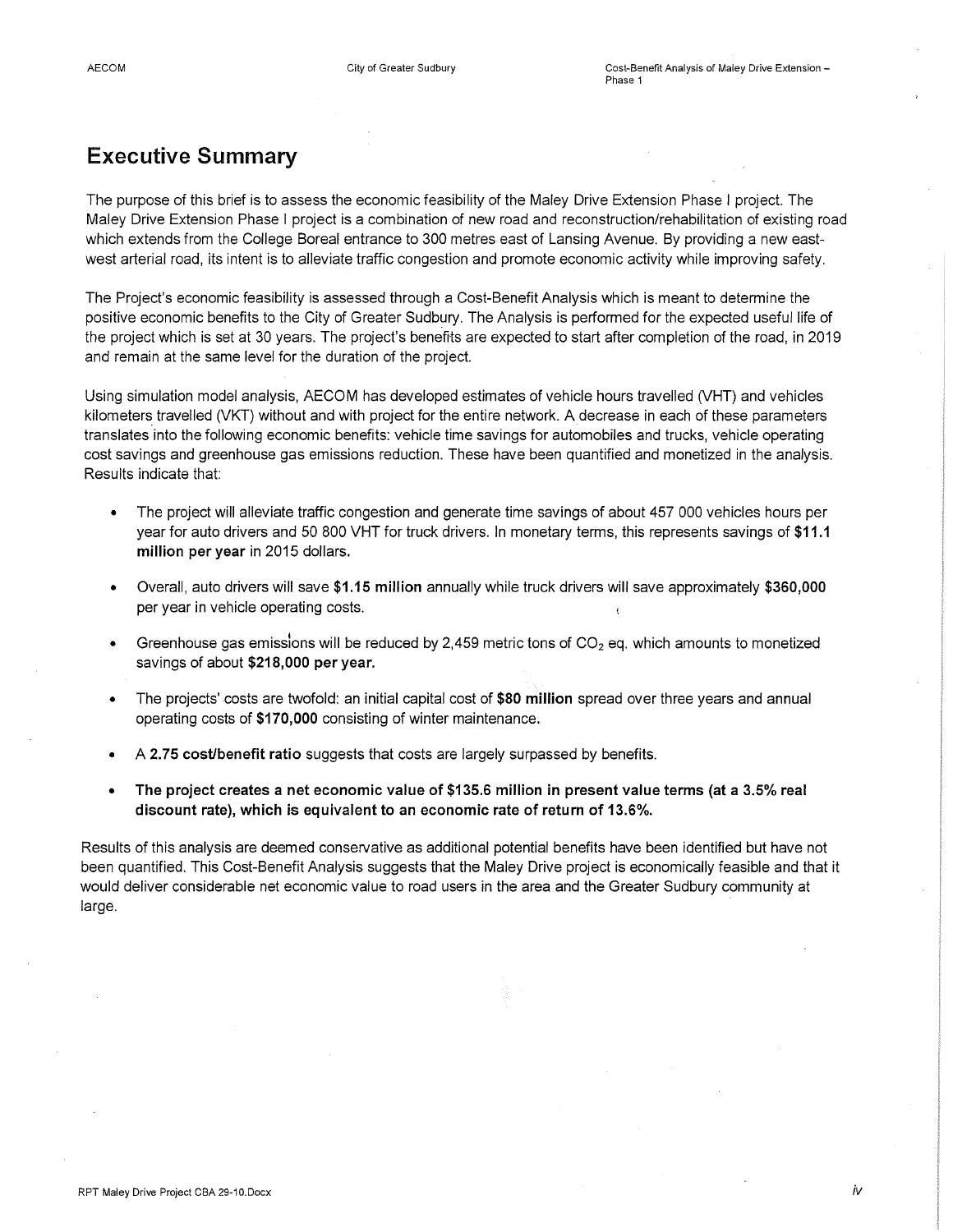## **Table of Contents**

#### **Statement of Qualifications and Limitations**

### **Executive Summary**

|                |     |  | page |
|----------------|-----|--|------|
| 1.             |     |  |      |
| 2.             |     |  |      |
|                | 2.1 |  |      |
| 3.             |     |  |      |
|                | 3.1 |  |      |
| 4 <sub>1</sub> |     |  |      |
|                | 4.1 |  |      |
|                | 4.2 |  |      |
|                | 4.3 |  |      |
|                | 4.4 |  |      |

### **List of Tables**

### **Appendices**

Appendix A List of Assumptions, Input Values and Sources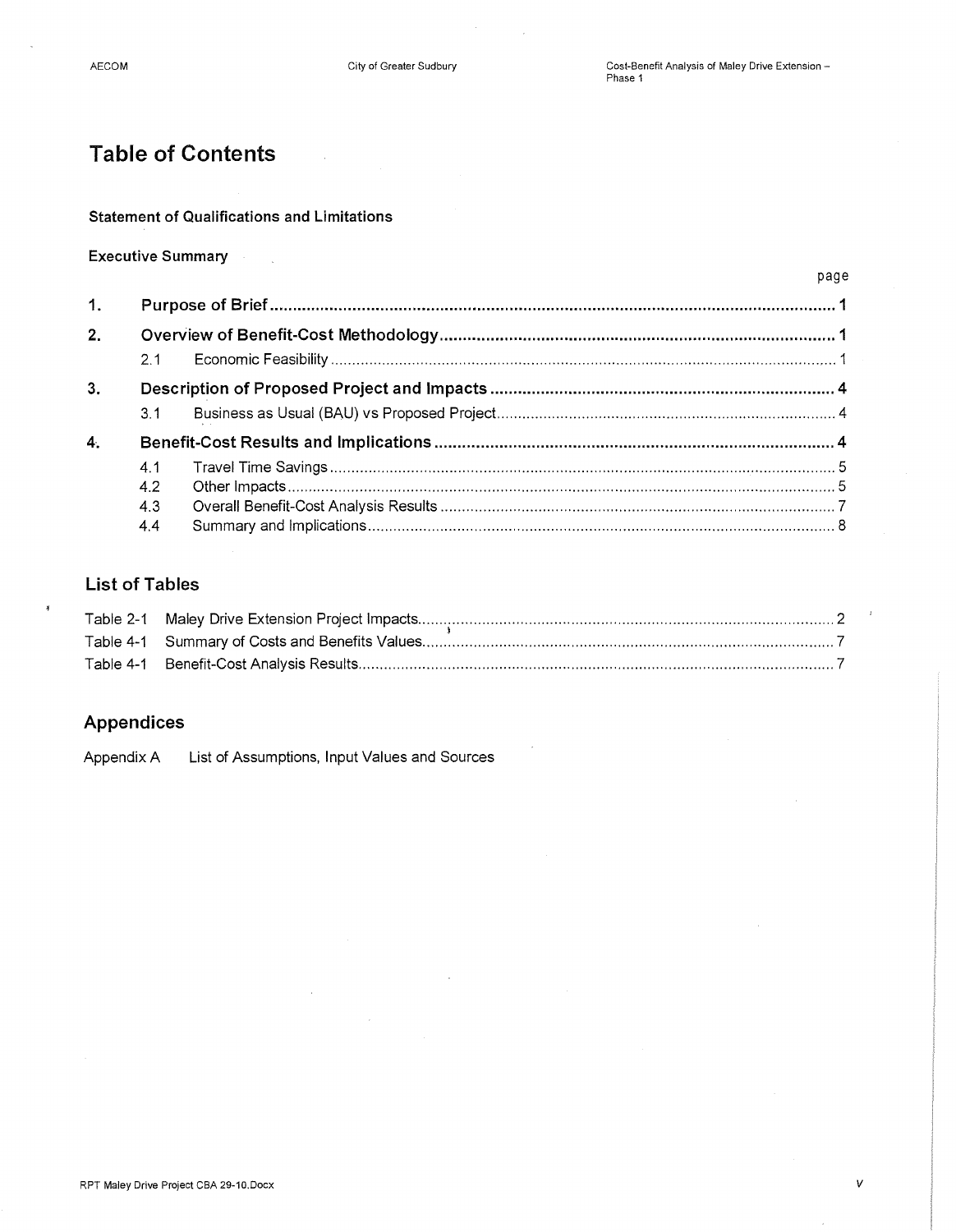# **1. Purpose of Brief**

The purpose of this brief is to assess the economic feasibility of the Maley Drive Extension Phase I project. In essence, this means assessing in the broadest terms the economic return on investment for the City of Greater Sudbury to proceed with the construction of the proposed road extension project. The Maley Drive Extension Phase 1 project ("Maley Drive project") is a combination of new road and reconstruction/rehabilitation of existing road which extends from the College Boreal entrance to 300 metres east of Lansing Avenue. Its intent is to alleviate traffic congestion and promote economic activity while improving safety.

The economic assessment is undertaken from a broad public sector perspective and hence, takes into account not only the financial implications of proceeding with the project, but also the transportation user benefits and the economic and environmental impacts of the extension.

The intent of the brief is to explore the economic feasibility of the Maley Drive project developed as part of the City's Official Transportation Plan and provide the business case rationale for the City of Greater Sudbury and senior levels of government to prioritize and fund this investment in improved mobility and related economic, social and environmental outcomes. This report also explains how users of the new roadway- including residents and businesses in Greater Sudbury- will benefit from the investment and hence, should support the investment and funding decisions required to deliver the project.

## **2. Overview of Benefit-Cost Methodology**

### **2.1 Economic Feasibility**

The purpose of the economic feasibility assessment is to determine the positive economic benefits to the organization that the proposed project will provide. Cost-benefit analysis is the generally accepted analytical tool of choice in transportation economics for the evaluation and justification of major transportation network improvements, including capital projects as well as changes in user fees, fare structures and the pricing of travel in general.

In contrast to economic impact analyses, these costs and benefits are derived based on the capital and operating costs of the project and the microeconomic decisions of individuals, households and businesses - before and after the project under evaluation is put in place. The scope of impacts covers all resulting changes in private and social welfare. This means that the evaluated benefits and costs cover changes in:

- consumer surplus the difference between the value individuals attribute to a trip and the out-of-pocket costs and time costs incurred on the trip
- externalities of travel behaviour defined as those costs and benefits which each individual trip imposes on other travellers or on the public at large and which are not absorbed in individual travel decisions. These externalities include costs of environmental emissions (although some of these emission costs may already be factored into individual travel decisions as a result of fuel taxes) and some but not all congestion costs

These costs and benefits are designed to be quantified and valued on an incremental basis. This is an essential feature of cost-benefit theory, which in turn allows this methodology to be used as the primary tool for project justification. In other words, the evaluated costs and benefits are inextricably linked with the project or investment program under evaluation - they are only realized if the project is implemented.

1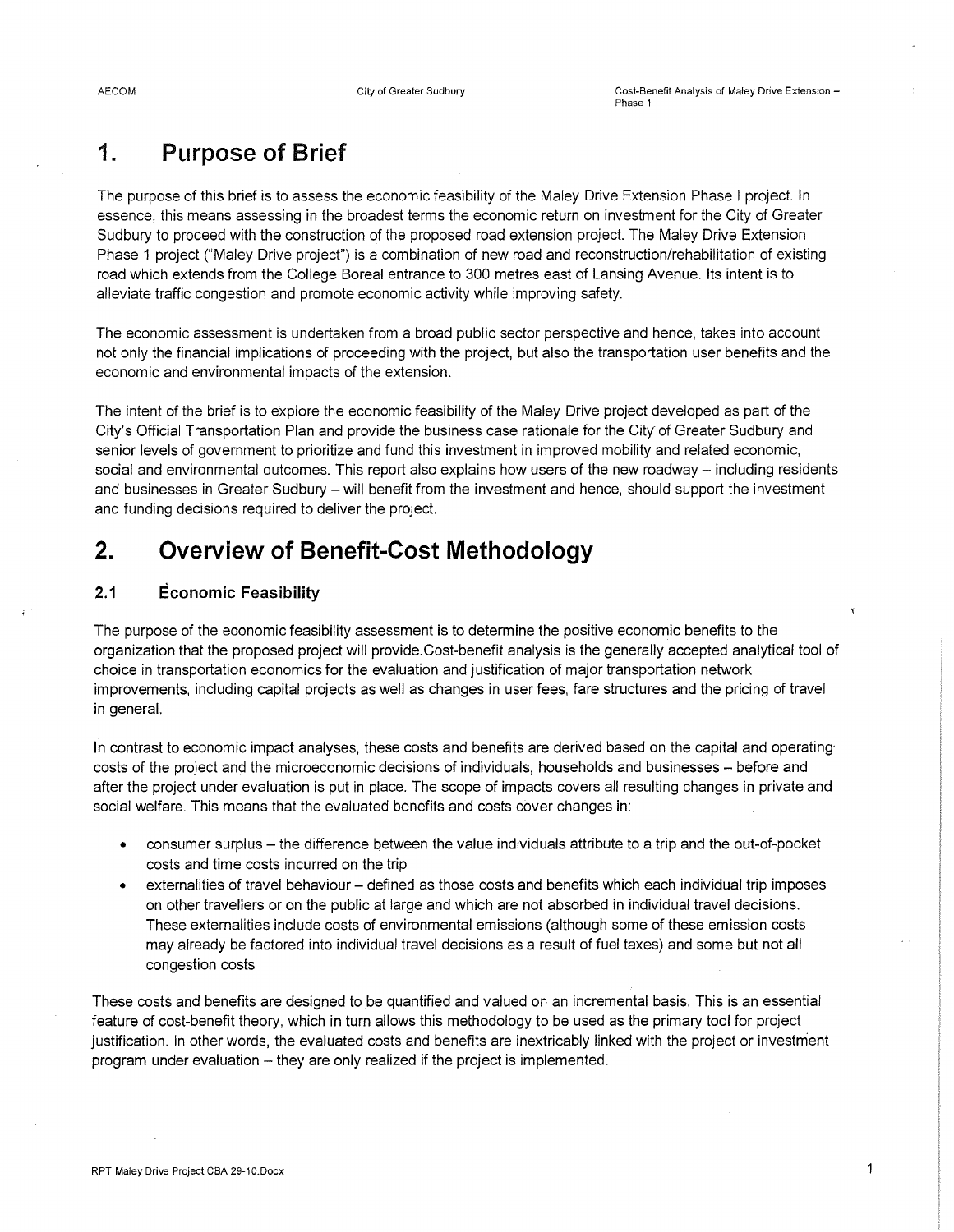Itemized benefits and costs typically evaluated in Canada for each option under consideration (relative to a base case) include:

- travel time savings, including lower generalized costs from fewer or more convenient interchanges, based on value of time estimates related to journey purpose (business travel, commuting to/from work, and other trip purposes)
- financial (out-of-pocket) costs incurred or saved, including capital costs, operating and maintenance costs, savings in automobile usage costs and other out-of-pocket costs, such as parking charges, fares or road tolls over the evaluated horizon
- safety impacts, which attributes financial (i.e. out-of-pocket) and welfare costs to accidents, including those which result in minor injuries, serious injuries and death
- environmental costs, including changes in the economy-wide costs and welfare costs associated with greenhouse gas emissions as well as changes in local air emissions

These benefits and costs above are usually based on trip and travel time changes obtained from simulations of transportation network models for each option under evaluation (relative to a base case). These models are typically four-stage transportation models with detailed representations of the surface transportation network and its capacity. The models rely on population and employment forecasts, which are exogenous to the model and which in turn drive trip generation rates. The models also rely on land-use input assumptions. All of the above population, employment and land-use assumptions are usually held fixed between alternative scenario evaluations.

Table 2-1 below shows the expected impacts of the Maley Drive project. Only impacts that have been quantified and monetized are included in the cost-benefit analysis presented in section 4.

| 20000000                                    | <b>THERES</b>                  | <b>Illoneized</b> |
|---------------------------------------------|--------------------------------|-------------------|
| Costs                                       |                                |                   |
| <b>Financial Account</b>                    | Capital Costs                  | Yes               |
|                                             | Maintenance Costs              | Yes               |
| <b>Benefits</b>                             |                                |                   |
| <b>Transportation User Benefits Account</b> | Travel time savings            | Yes               |
|                                             | Vehicle operating cost savings | Yes               |
|                                             | Safety benefits                | No.               |
| Environmental Account                       | Greenhouse gas emissions       | Yes               |
|                                             | Local air quality impacts      | No.               |
|                                             | Noise and vibration impacts    | No                |
| Economic Development Account                | Standard economic impacts      | No                |
|                                             | Land value impacts             | No                |

### l **Table 2-1 Maley Drive Project Impacts**

Impacts are quantified and monetized on an annual basis for the length of the project's useful life. The analysis results in three criteria outputs: the Net Present Value (NPV), the Cost/Benefit Ratio (C/B) and the Economic Rate of Return (ERR).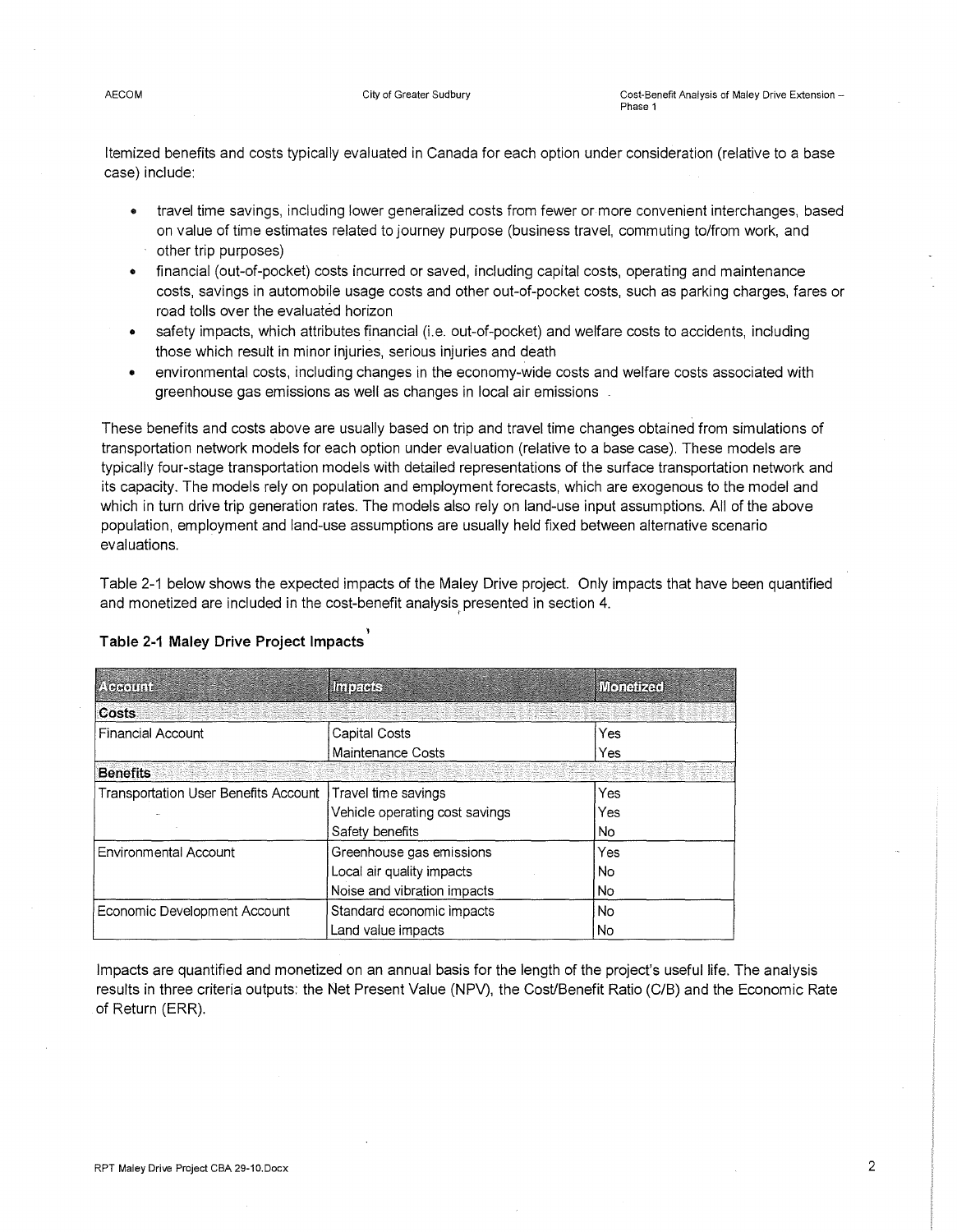The project's NPV represents the sum of discounted benefits minus the sum of discounted costs. A positive NPV suggests the project is cost-effective. It is calculated according to the following equation:

$$
NPV = \sum_{t=1}^{T} \frac{Benefits_t}{(1+\rho)^t} - \sum_{t=1}^{T} \frac{Costs_t}{(1+\rho)^t}
$$

where  $\rho$  is the discount rate and  $T$  the project's duration.

The Cost/Benefit Ratio represents the sum of discounted benefits divided by the sum of discounted costs. A costeffective project will have a ratio higher than 1. This parameter gives a sense of the magnitude of benefits compared to costs. It is calculated according to the following equation:

$$
C/B = \sum_{t=1}^{T} \frac{Benefits_t}{(1+\rho)^t} \div \sum_{t=1}^{T} \frac{Costs_t}{(1+\rho)^t}
$$

where  $\rho$  is the discount rate and  $T$  the project's duration.

Finally, the ERR represents the discount rate at which the sum of discounted benefits is equal to the sum of discounted costs. In other words, it assesses the project's economic value. If the ERR is superior to the discount rate, the project is viable as it generates economic value.

ķ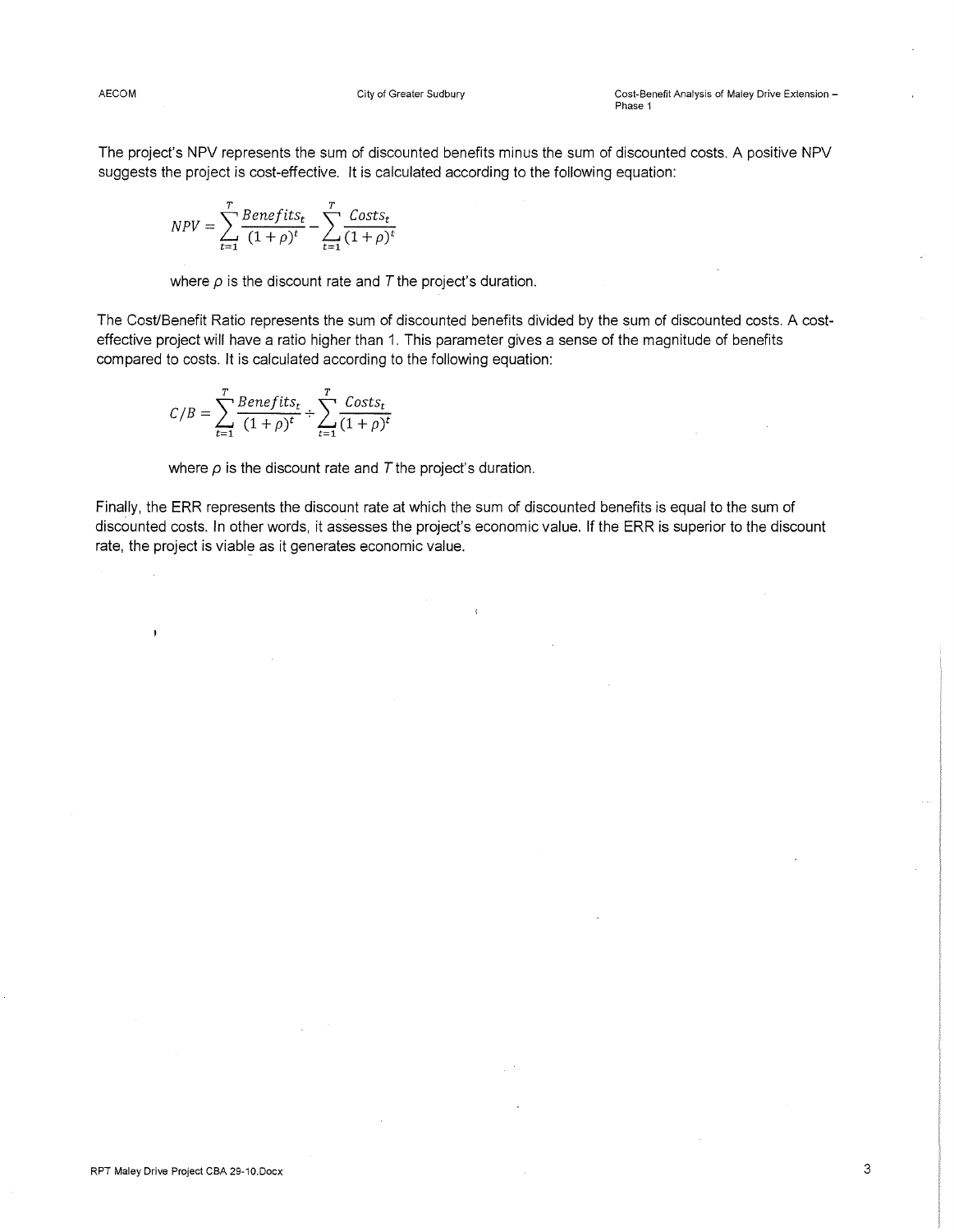# **3. Description of Proposed Project and Impacts**

### **3.1 Business as Usual (BAU) vs Proposed Project**

All traffic crossing the northerly edge of the developed areas of the City of Sudbury is currently restricted to using either LaSalle Boulevard or the Kingsway, the only two major east-west through routes. The purpose of the Project is to provide a new east-west arterial road to alleviate congestion on these two roads and in the city overall.

The figure below illustrates Phase 1 of the proposed Maley Drive Extension.



Using simulation model analysis, AECOM estimates that traffic in the entire network during evening peak hour would be 9,740 vehicles hours travelled (VHT) in the business as usual (BAU) scenario in 2021. When the new Maley Drive Extension is integrated to the model, traffic forecasts for 2021 drop to 9,283 VHT. This represents a net saving of 457 VHT per peak hour.

## **4. Benefit-Cost Results and Implications**

The Cost-Benefit Analysis is performed for the expected useful life of the Maley Drive project which is set at 30 years. The project's benefits are expected to start after completion of the road, in 2019 and remain at the same level for the duration of the project. A list of assumptions, data values and sources used in the analysis is available in Appendix A. Benefits and costs are presented in detail in the next sections. They are followed by a presentation of the analysis results.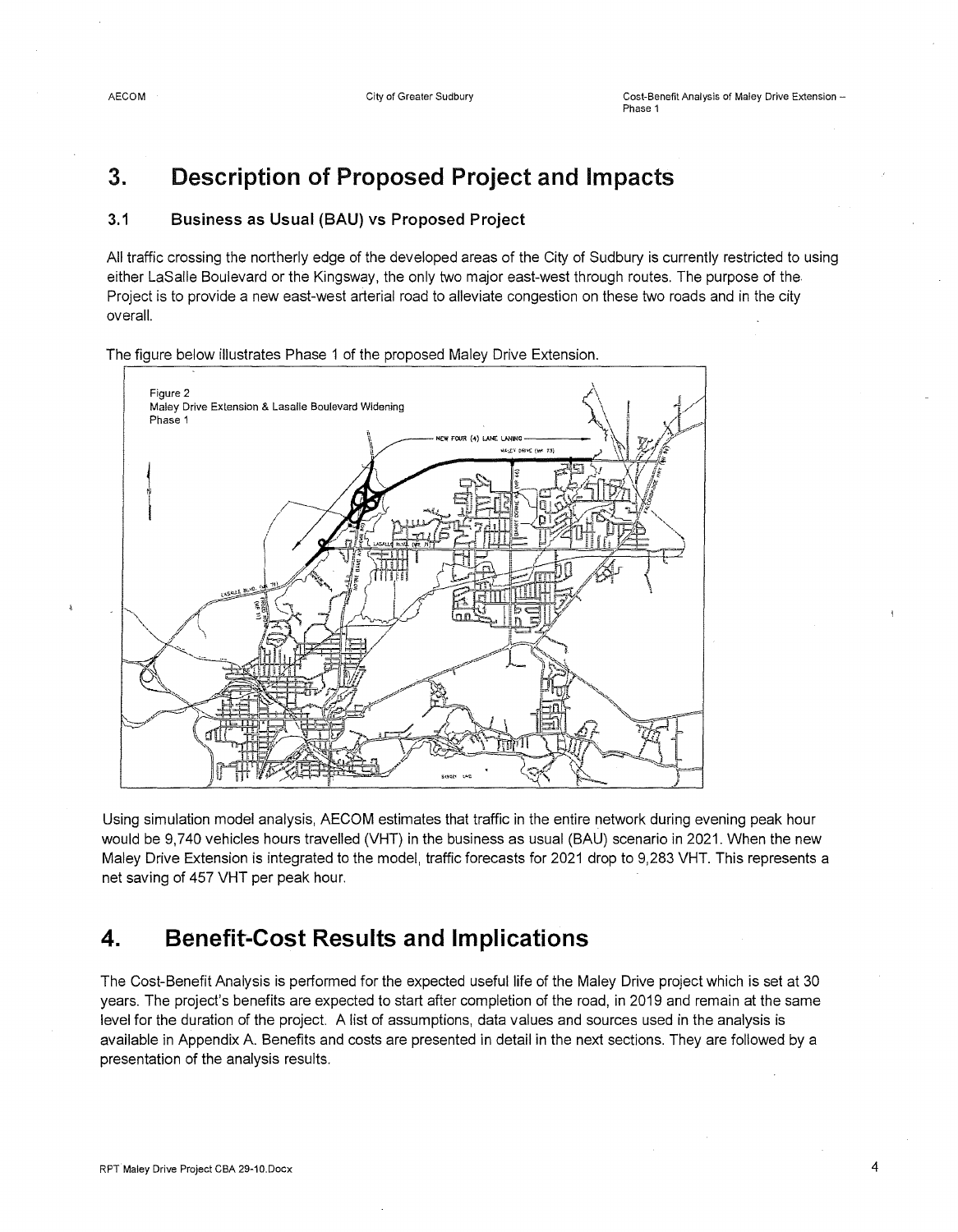### **4.1 Travel Time Savings**

Travel time savings represent the most important benefit of the project. As indicated in the previous section, model analysis suggests that 457 VHT would be saved during evening peak hour by car drivers over the entire network. These savings are generated by:

- Faster routes for drivers diverting from Lasalle Boulevard or Kingsway to the new Maley Drive
- Alleviated traffic in the rest of the network due to traffic diversions to the new road

These simulated travel time savings are also assumed to apply to the morning peak hour and to the two shoulder hours on each side of the peak hours (although only 50% of the peak hour travel time savings are assumed to be realized during the shoulder hours). Annually, this represents a total of 457 000 VHT per year, assuming there are 250 working days in a year.

These savings are for auto drivers only. The project design standards suggest that 10% of traffic could be generated by trucks. Therefore, the analysis for this report is based on 10% of overall time savings can be attributed to truck, which amounts to about 50 800 VHTs per year.

It is possible that there are additional time savings throughout the day (outside of the peak and shoulder hours), but AECOM has chosen to remain conservative in the context of this assessment.

Travel time savings can be monetized by applying a value for the drivers' time. **Total travel time savings amount to \$11.1 million per year,** based on value of time of \$16 per hour for automobile drivers and \$75 per hour for truck drivers. (See Appendix A for an elaboration of assumptions and data sources.)

### **4.2 Other Impacts**

 $\overline{\phantom{a}}$ 

Cost impacts include capital and maintenance costs. Capital costs amount to \$80 million to complete the whole extension project. This investment is assumed to be spread evenly throughout the 3 years of construction, from 2016 to 2018. Maintenance costs include annual winter and summer maintenance and occasional crack sealing, and minor pavement rehabilitation expenses. Annual winter and summer maintenance costs represent \$170,000 annually. Major rehabilitation costs are excluded because these would not be incurred within the 30-year service life assumed here. A crack sealing operation representing \$75,000 is accounted for on the  $7<sup>th</sup>$  year of the project.

Other estimated benefits in the analysis include vehicle operating costs and greenhouse gas emissions savings. All three benefits are estimated on the basis of saved vehicle kilometers travelled (VKT). Using model simulation, savings amount to 2,649 VKT during evening peak hours. Daily traffic is generally considered to represent about 10 times that of peak hour traffic. **Total vehicle kilometer savings amount to 6,622,500 VKT per year**  (considering a 250 working days). This again can be considered a conservative estimate as additional savings are most probably generated during weekends.

The reduction in VKT results in vehicle operating cost savings. An operating cost per kilometer of \$0.17 was used to estimate the cost savings for cars, based only on auto operating costs, such as fuel, maintenance and tire use for a mid-size vehicle. It does not take into account any reduction in vehicle ownership costs. **The savings in auto operating costs are approximately \$1.15 million per year.** For trucks, an operating cost per kilometer of \$0.49 was used. **The savings in truck operating costs are approximately \$360,000 per year.** 

Greenhouse gas emissions are estimated by converting consumed fuel by cars and trucks into C02 equivalent emissions. In the case of cars, an average of 12 liters are consumed by 100 km, resulting into a fuel saving of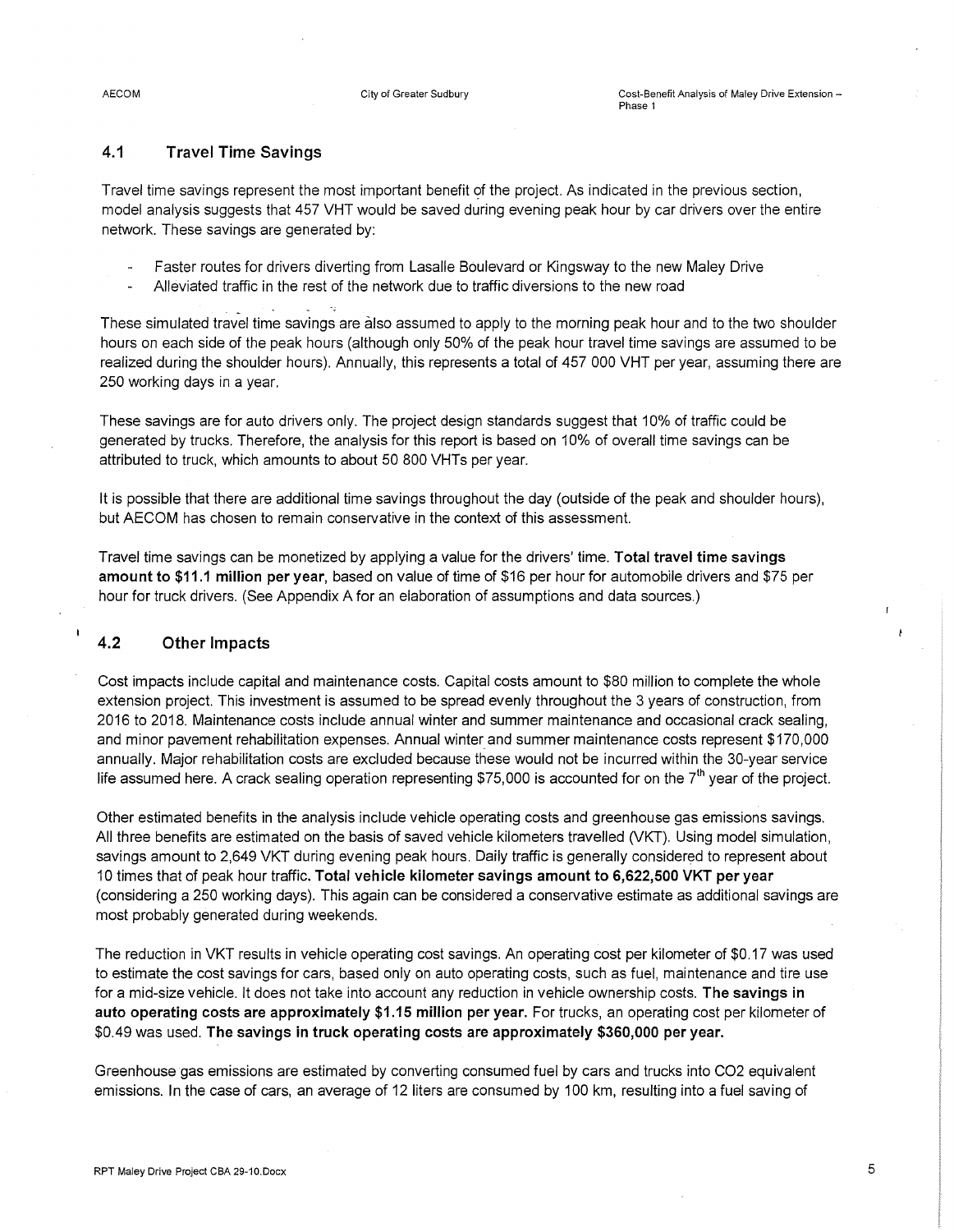$\mathbf{V}$ 

 $\ddot{\phantom{a}}$ 

794,700 liters and in the case of trucks, 45.5 liters of diesel are consumed by 100 km, resulting into a diesel saving of 334,804 liters. These combined fuel savings amount to 2,459 metric tons of C02 eq. emissions saved. Considering a unit cost of \$88.5 per metric ton, **monetized greenhouse gas emissions savings amount to approximately \$218,000 per year.** 

 $\epsilon_{\rm{max}}$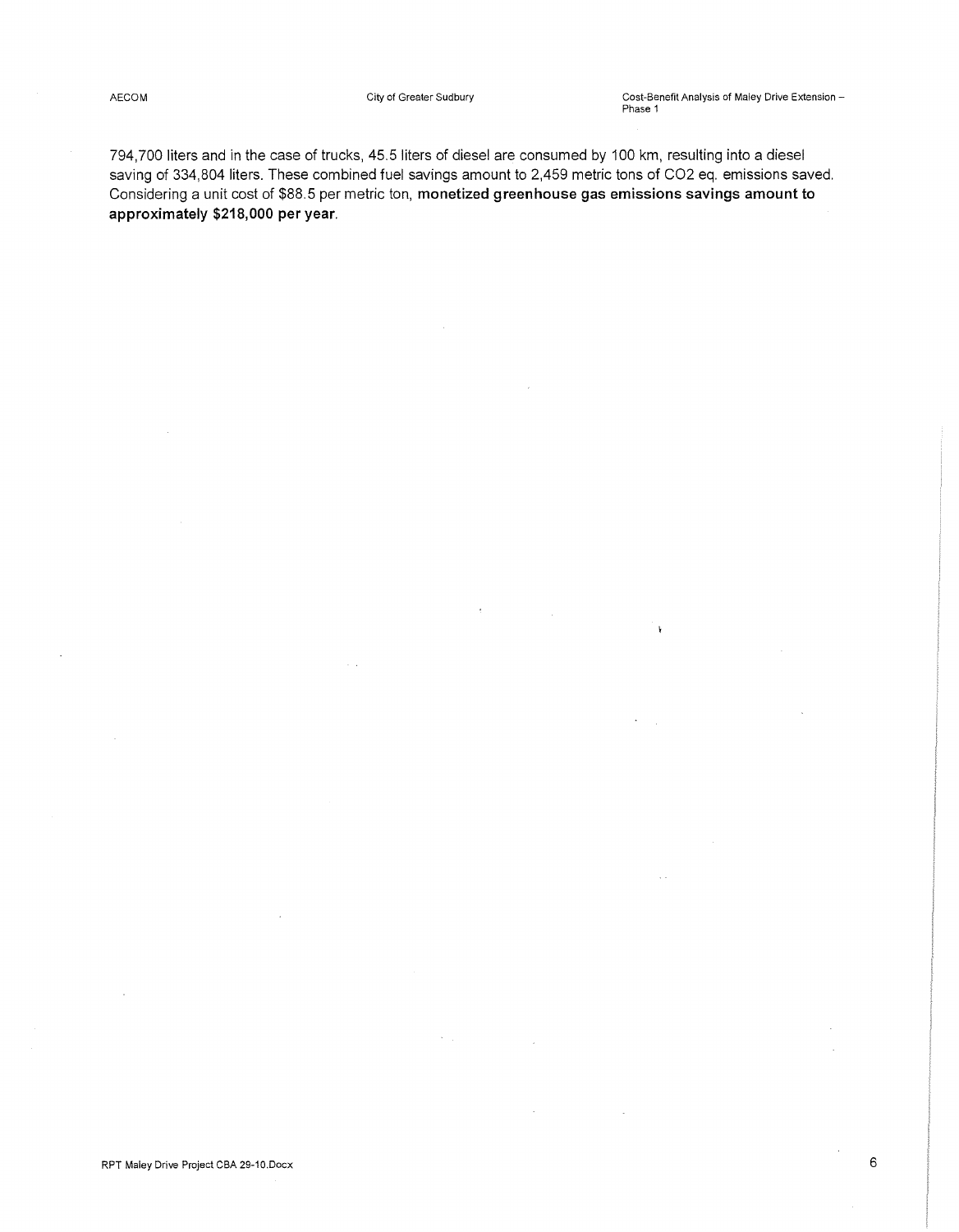| Inferies                       | Value (\$ 2015)         | <b>Yezh of Impact</b> |
|--------------------------------|-------------------------|-----------------------|
| <b>COSTS</b>                   |                         |                       |
| <b>Capital Costs</b>           | \$80 million (total)    | 2016-2018             |
| Maintenance Costs              |                         |                       |
| - Winter/summer maintenance    | \$170,000 per year      | 2019-2048             |
| - Crack sealing                | \$75,000                | 2025                  |
| <b>BENEFITS</b>                |                         |                       |
| Travel time savings            |                         |                       |
| - Car drivers                  | \$7,312,000 per year    | 2019-2048             |
| - Truck drivers                | \$3,808,000 per year    | 2019-2048             |
| Vehicle operating cost savings |                         |                       |
| - Car drivers                  | \$1,152,000 per year \$ | 2019-2048             |
| - Truck drivers                | \$360,000 per year \$   | 2019-2048             |
| Greenhouse gas emissions       | \$218,000 per year \$   | 2019-2048             |

#### **Table 4-1 Summary of Costs and Benefits Values**

### **4.3 Overall Benefit-Cost Analysis Results**

Based on combined transportation user benefits and environmental benefits of \$213 million in present value terms over the full 30-year evaluation period (or \$385.5 million undiscounted) and capital and operating costs of \$77.5 million over the same period (\$85 million undiscounted), the net benefits amount to \$135.6 million. This represents the net economic value created by the Maley Drive Extension investment.

l In benefit-cost terms, it represents a ratio of \$2.75 of benefits for every \$1 of capital and operating costs invested in the Maley Drive project. Yet another way of representing the same benefit and cost figures is through the rate of return of 13.6% for the Maley Drive investment.

#### **Table 4-2 Benefit-Cost Analysis Results**

| <b>Impact (2016-2048)</b>     | Value (\$ 2015) |
|-------------------------------|-----------------|
| <b>COSTS</b>                  |                 |
| Net present value (NPV)       | \$135,600,000   |
| Cost-benefit ratio (C/B)      | 2.75            |
| Economic rate of return (ERR) | 13.6%           |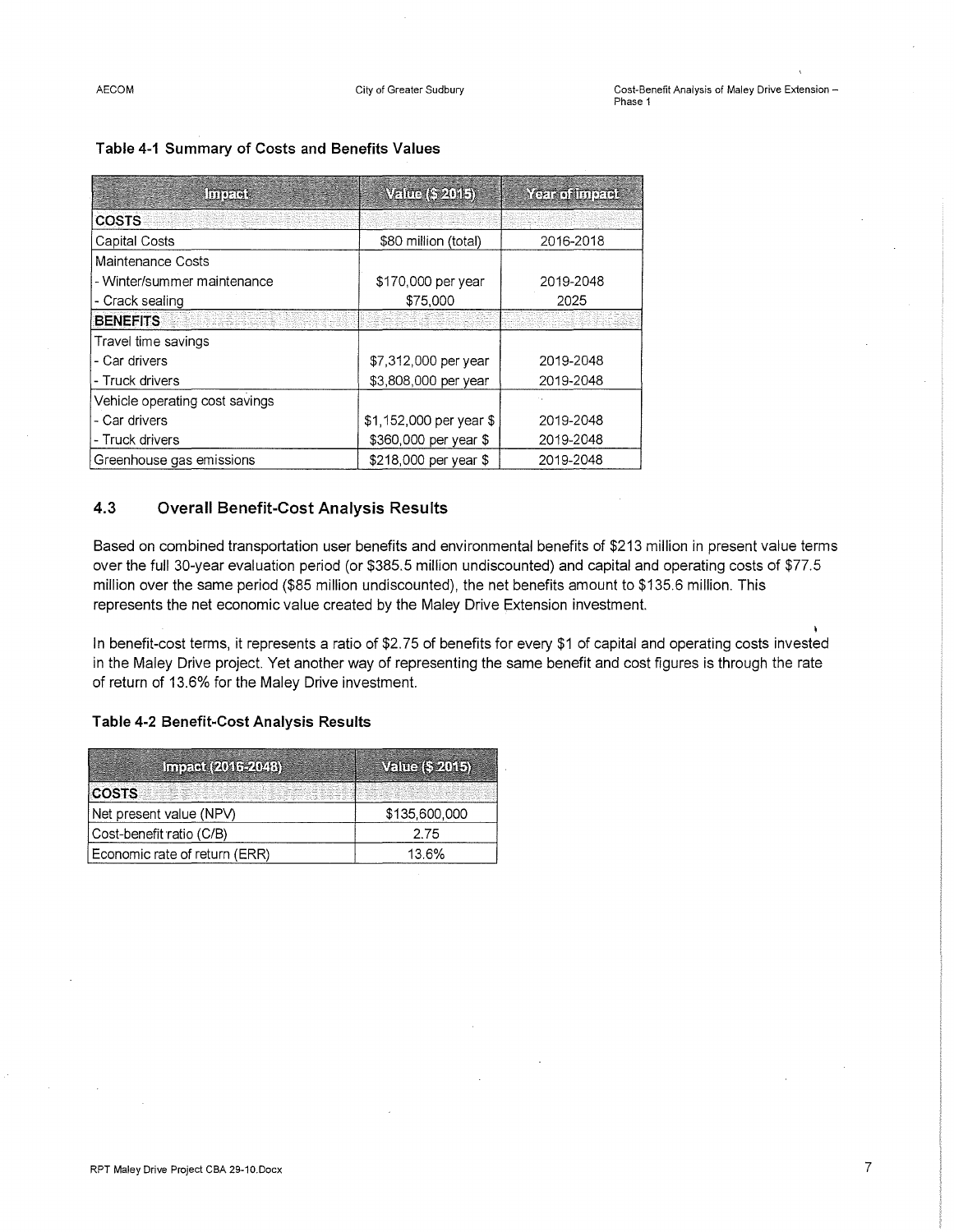### 4.4 **Summary and Implications**

Expressed in terms of an economic feasibility, the cost-benefit analysis shows that the Maley Drive Extension Phase I project is creates a net economic value of \$135.6 million in present value terms and that the economic rate of return is 13.6%.

It is important to keep in mind that these positive results represent only the strict economic test of whether the project is feasible. Further potential benefits have been identified which have not been quantified and which further contribute to the argument that the Maley Drive Extension Phase I project is a positive investment for the community. For instance, economic development account benefits such as job creation and land value uplift were not accounted for but can also be generated by the project. The diversion of trucks away from central roads will also contribute to increasing the life quality in Greater Sudbury. This Cost-Benefit Analysis suggests that the Maley Drive project is economically feasible and that it would deliver considerable net economic value to road users in the area and the Greater Sudbury community at large.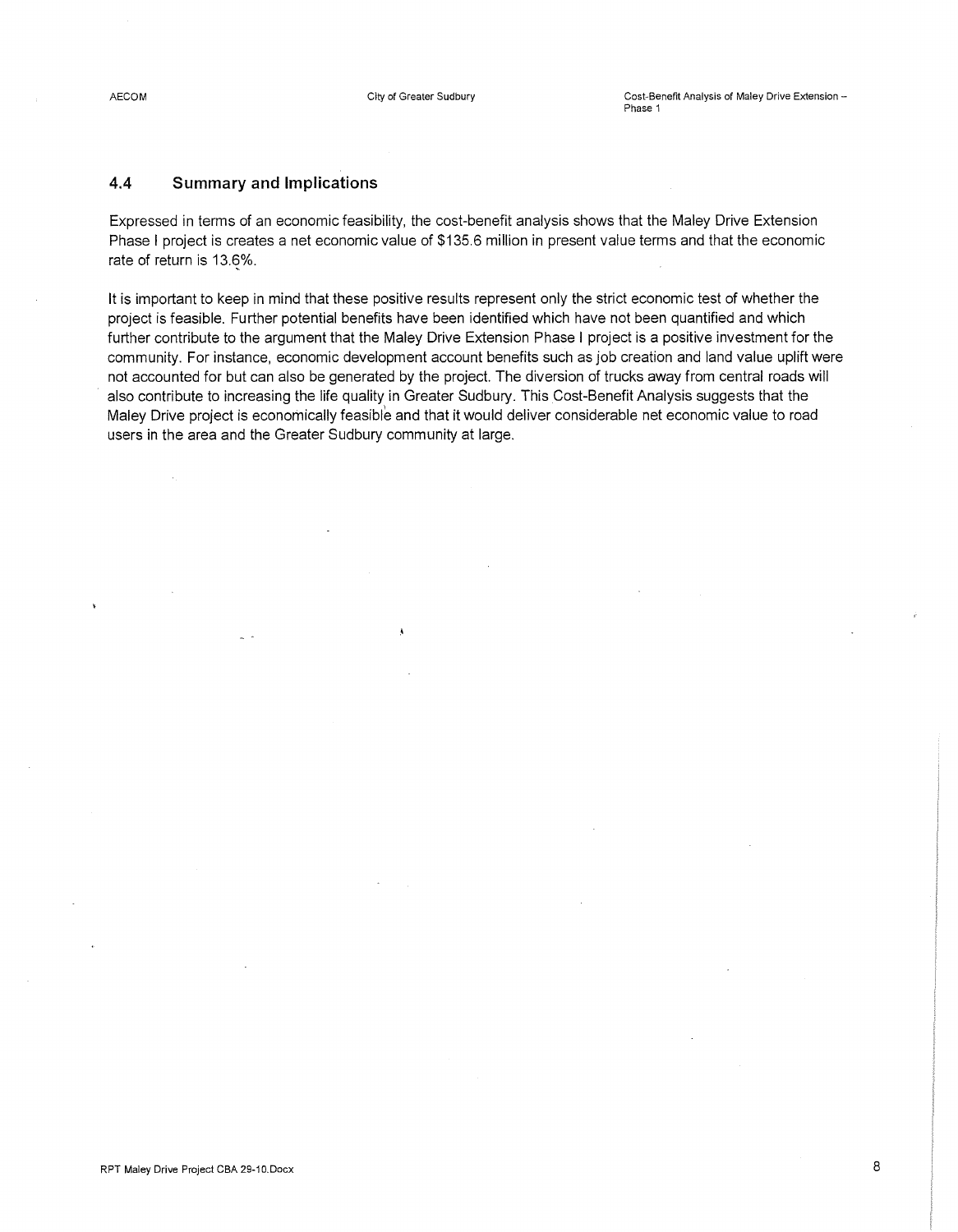### **Appendix A**

 $\mathbf{r}$ 

List of Assumptions, Input Values and Sources